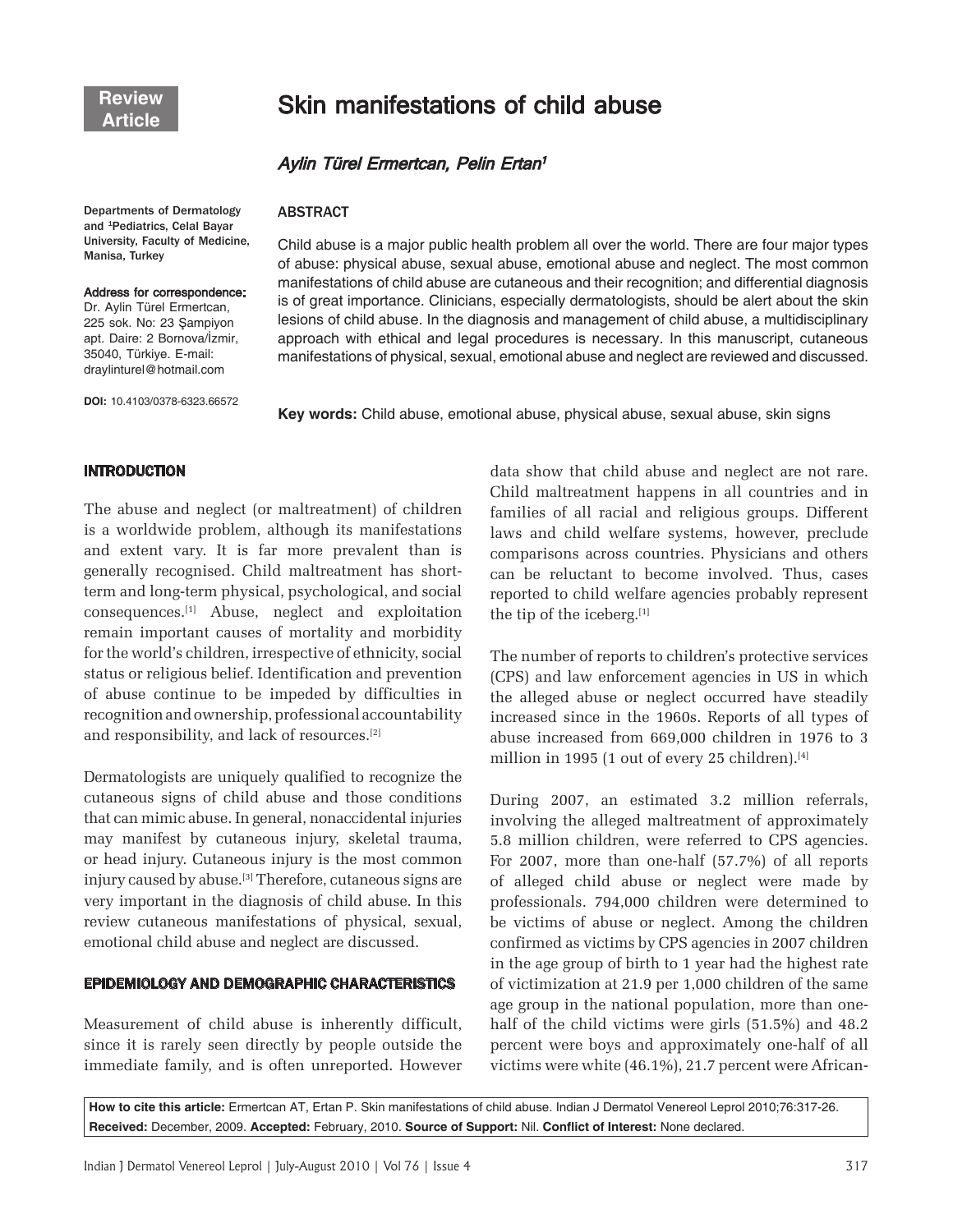American, and 20.8 percent were Hispanic. As in prior years, neglect was the most common form of child maltreatment. CPS investigations determined that nearly 60 percent (59.0%) of victims suffered neglect, more than 10 percent (10.8%) of the victims suffered physical abuse, less than 10 percent (7.6%) of the victims suffered sexual abuse and less than 5 percent (4.2%) of the victims suffered from psychological maltreatment. An estimated 1,760 children died due to child abuse or neglect. The overall rate of child fatalities was 2.35 deaths per 100,000 children. More than 30 percent (34.1%) of child fatalities were attributed to neglect only, physical abuse also was a major contributor to child fatalities. More than threequarters (75.7%) of the children who died due to child abuse and neglect were younger than 4 years old. Infant boys (younger than 1 year) had the highest rate of fatalities, at 18.85 deaths per 100,000 boys of the same age in the national population; and infant girls had a rate of 15.39 deaths per 100,000 girls of the same age. In 2007, nearly 80 percent of perpetrators of child maltreatment (79.9%) were parents, and another 6.6 percent were other relatives of the victim. Women comprised a larger percentage of all perpetrators than men, 56.5 percent compared to 42.4 percent. Nearly 75 percent (74.8%) of all perpetrators were younger than age 40. Of the perpetrators who were child daycare providers, nearly 24 percent (23.9%) committed sexual abuse. Of the perpetrators who were parents, nearly 90 percent (87.7%) were the biological parent of the victim.[5]

In the UK, 1-2% of children are abused each year.<sup>[6]</sup> In the USA, a similar percentage is maltreated (16.2 in 1000), of whom 9.2 per 1000 are physically, emotionally or sexually abused.[7] Surveys from both the USA and the UK indicate that 1 in 1000 children is seriously injured and 1 in 10,000 dies.<sup>[6-8]</sup> Self reporting surveys indicate that 1 in 10 UK adults has been subjected to some form of sexual abuse at the hands of an adult before the age of 16 years.[9] One-half had been subject to non-contact exposure, 1 in 200 had experienced full sexual intercourse and 1 in 400 incest. Approximately 1% of American children will experience some form of sexual abuse each year. Prevalence estimates in community surveys range from 6% to 62% for girls and from 3% to 16% for boys.[10]

In sexual abuse, more reported cases involve girls (female-male ratio=2.5:1). Although the risk of sexual abuse rises in preadolescence, children less than 6 years old constitute 10% of all victims. Case reports show a disproportionate representation in children from lower socioeconomic groups, but retrospective community surveys show neither class nor ethnic differences.<sup>[11]</sup> Approximately one in six physically abused and one in seven sexually abused children have suffered both kinds of abuse.<sup>[12]</sup>

Emotional abuse and neglect may precede or accompany other forms of abuse and they may result in impaired development.<sup>[2,13]</sup> In 2001, it was estimated that of 903,000 abused children, neglect was the most common type of abuse with the percentage of 57%. Seven percent of children were psychologically maltreated and 2% had medical neglect.<sup>[14]</sup>

Child labor is an important problem in some countries, such as India and Turkey. Different forms of abuse are also prevalent in street children. They have been exposed to general abuse, health abuse, verbal abuse, physical abuse and psychological abuse.[15,16] Besides physical, mental and sexual abuse, these children have anemia, gastrointestinal tract infections, vitamin deficiencies, respiratory tract infections and skin diseases along with a high prevalence of malnutrition.[17]

## RISK FACTORS

Child abuse seldom results from one cause; rather, many risk factors usually interact.<sup>[18,19]</sup> Factors such as child's disability or a parent with depression predispose children to maltreatment.<sup>[20,21]</sup> Within a family, intimate partner violence increases children's risk of abuse. In communities, factors such as dangerous neighbourhoods or poor recreational facilities increase risk.[22] Societal factors, such as poverty and associated burdens contribute substantially to risk of maltreatment. However, children in all social classes can be maltreated, and physicians need to guard against biases toward low-income families.[23]

Known risk factors for physical abuse are teenage pregnancy, unwanted pregnancy, prematurity, developmental disorders and/or chronic illness, twin pregnancy, substance abuse, poverty, lack of knowledge of parenting, child health and development.[24] Child characteristics are also important in child abuse. Age, a previous history of abuse and comorbid conditions belonging to the child. About 71% of children are abused between the ages of 1 and 12. Children under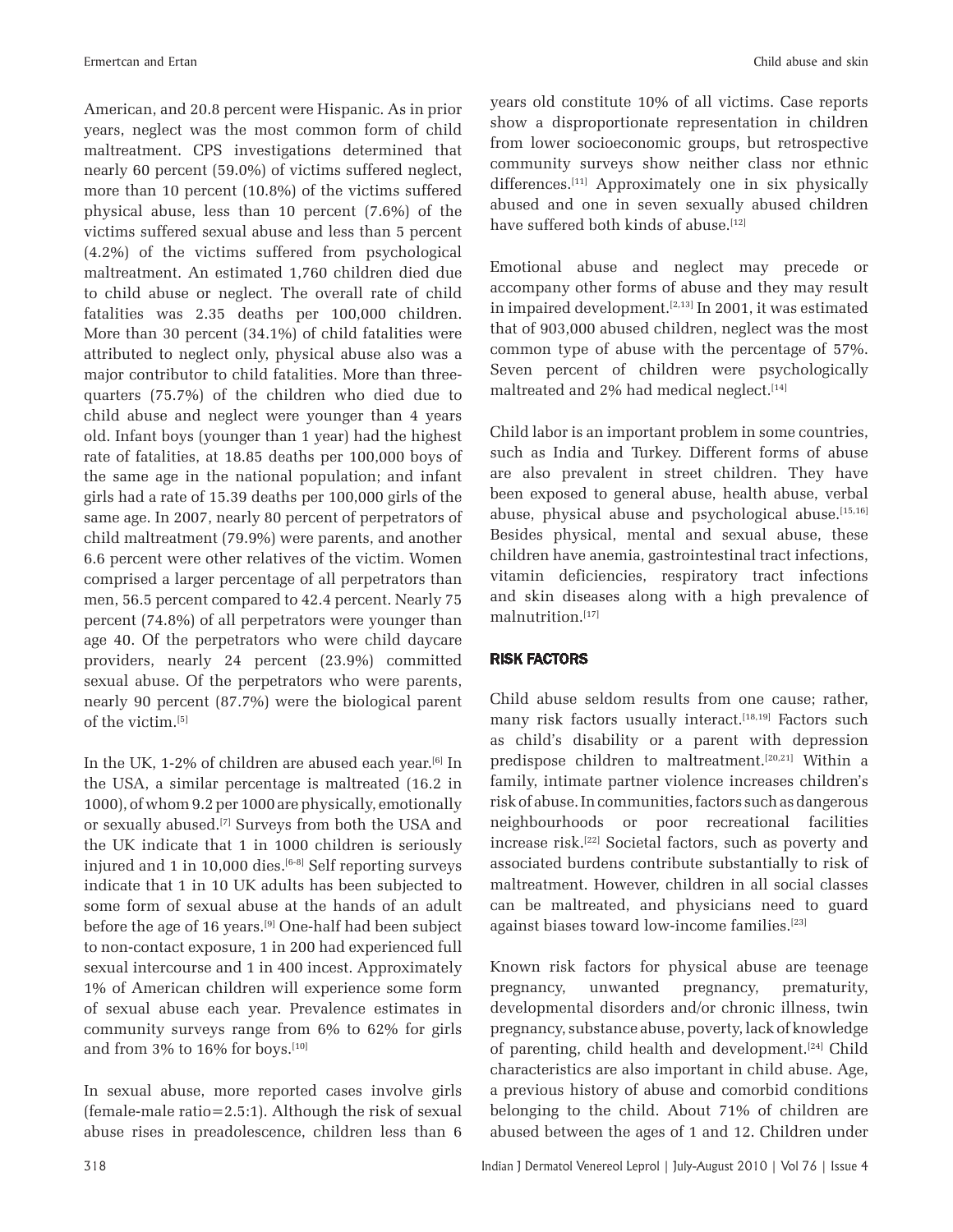the age of 4 are at the greatest risk of severe injury, and account for 79% of child maltreatment fatalities, with infants under 1 year accounting for 44% of deaths. An abused child has a 50% chance of experiencing recurrent abuse and a 10% chance of death if abuse is not detected at the initial presentation. Children with learning disabilities, conduct disorders, chronic illnesses, mental retardation, prematurity, or other handicaps are at increased risk of incurring abuse.<sup>[25]</sup>

### CUTANEOUS SIGNS OF PHYSICAL ABUSE

Up to 90% of victims of physical abuse present with skin findings.[26,27] Cutaneous manifestations of physical abuse include bruises, lacerations, abrasions, burns, oral trauma, bite marks and traumatic alopecia.[26]

#### Bruises, lacerations and abrasions

Although bruising is the most common physical sign of abuse, it is also a frequent finding in any active child.[28] Accidental bruising most commonly occurs over the knees and anterior tibial area.<sup>[29]</sup> It can also be seen over any bony prominence, such as the forehead, hips, lower arms, and spine. Bruising over relatively protected sites such as the upper arms, medial and posterior thighs, hands, trunk, cheeks, ears, neck, genitalia, and buttocks should raise suspicion of abuse, especially if the bruises are extensive and of varying age.[26,30] In practice, ageing of bruises is imprecise. The best that can be said is that bruises less than 24 h old do not show yellow coloration but red coloration may persist for a week.[2] Bruising of the genitalia and ears is highly suspicious for abuse. Accidental bruising of the head and face is uncommon in preambulatory infants as well as in school aged children, but it is more common in toddlers, as they are not yet steady on their feet.<sup>[31]</sup> Bruises are extremely rare in babies  $<$  6 months of age, as they are not yet mobile. Any single soft tissue injury in a preambulatory infant has a high correlation with abuse. Another helpful factor is the shape of the bruise, which can reflect the shape of the object used to inflict it. Pattern bruising is a strong indicator of abuse.[26] Paddles, belts, hands, sticks, shoes, electrical cords, kitchen implements and other instruments leave specific marks [Figure 1]. $[2,4,25]$  The most commonly used "instrument" is the hand. In Figure 2, bruises occured with belt are seen.

Multiple bruises in clusters, uncommon location, bruising away from bony prominences, bruises in a child under 9 months of age, bruises in a defined pattern,

or different stages of healing, additional injuries and abrasions can provide valuable information for the distinction between inflicted and accidental injuries [Table 1].[25,32] Low light Wood's lamp may assist in identifying tissue injury.[2]

In addition to differentiating between accidental and nonaccidental bruises, dermatologic mimics of ecchymoses must also be taken into consideration when evaluating skin lesions. The differential diagnosis of ecchymoses includes Mongolian spots, blue naevi, angioedema, bleeding disorders, hypersensitivity vasculitis, infections, chilblains, connective tissue disorders, erythema nodosum, phytophotodermatitis, hemangiomas, purpura fulminans of meningococcemia and incontinentia pigmenti.[2,25]

## Bite marks

All bite marks should raise suspicion of abuse and lead to full examination of the skin.<sup>[26]</sup> Bite marks are a form of abusive injury, and are of particular concern because of their potential for infection.[33] It is important to document the shape, color, and diameter of a bite mark to help identify possible perpetrators. Bite marks should be suspected when ecchymoses, abrasions, or lacerations are found in an elliptical or ovoid pattern. They typically have a central area of ecchymoses. They may be visualized more clearly at 2 to 3 days after the injury because of decreased edema and surrounding erythema. Human bite marks are typically superficial, whereas animal bites may cause

#### **Table 1: Characteristics of inflicted injuries differentiating from accidental injuries[25]**

| Bruises, lacerations and abrasions<br>Uncommon location (typically protected areas, such as the<br>buttocks, back, trunk, genitalia, inner thighs, cheeks, earlobes,<br>or neck)<br>Bruises in a child <9 months of age who is not independently<br>mobile<br>Bruising away from bony prominences<br>Multiple bruises in clusters<br>Patterned injuries                                                                                                                                                                                   |  |
|-------------------------------------------------------------------------------------------------------------------------------------------------------------------------------------------------------------------------------------------------------------------------------------------------------------------------------------------------------------------------------------------------------------------------------------------------------------------------------------------------------------------------------------------|--|
| <b>Burns</b><br>Burns that look older than the history would suggest<br>The existence of other injuries<br>Symmetricaly distributed burns<br>Burns localized to the perineum and buttocks, doughnut pattern<br>Burns suggestive of immersion: no splash marks, clear tide<br>levels, and demarcated outline of the contacted surface,<br>stocking-or glove-pattern burn<br>Wounds necessitating skin grafting or intensive care<br>Sparing or flexor creases<br>Burns of posterior head or back<br>Multiple burn sites<br>Patterned burns |  |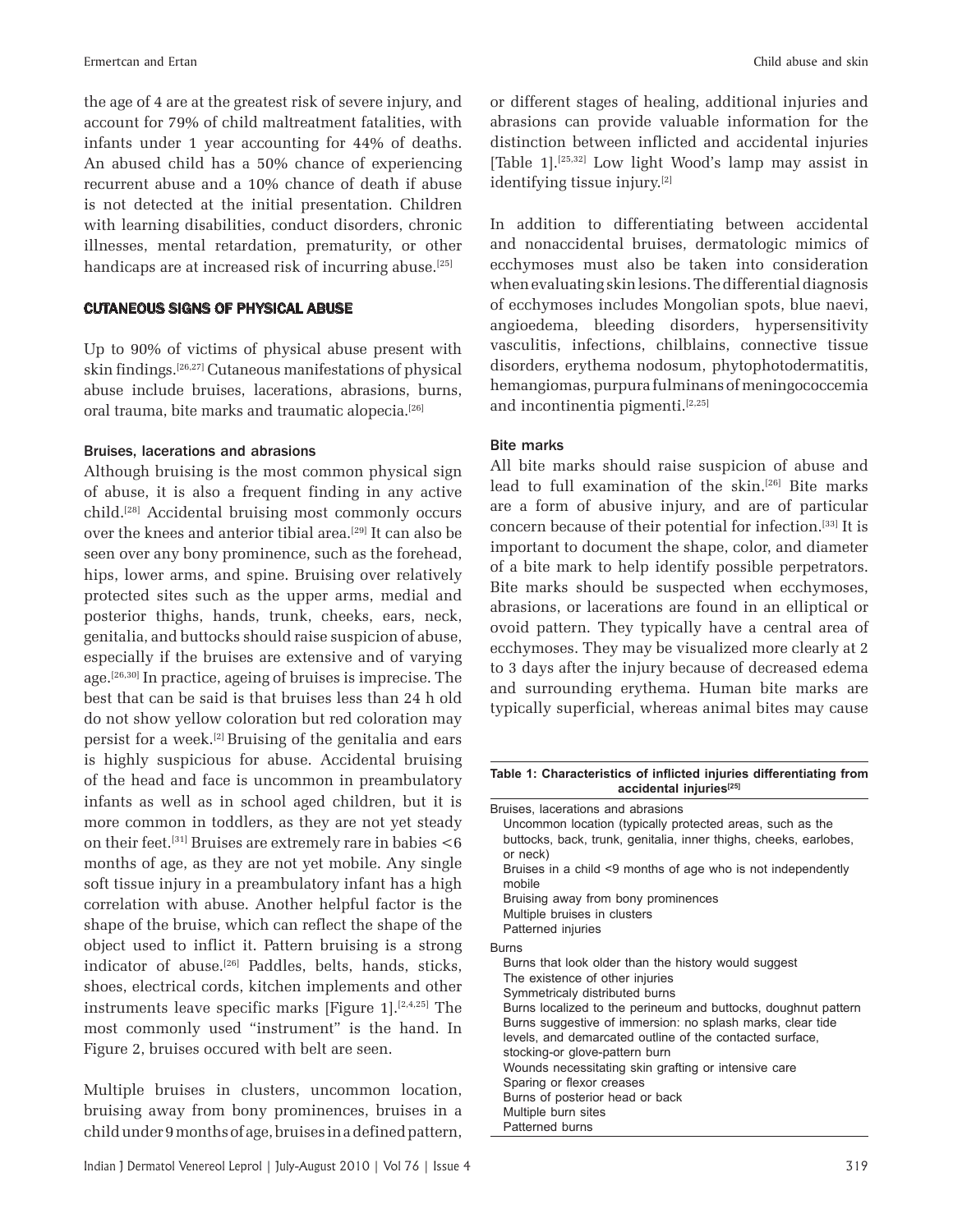deep punctures or lacerations. Adult bite marks can be differentiated from those of a child by findings such as maxillary intercanine distance of more than 3 cm and the tooth pattern. Individual tooth marks may not be distinguishable.<sup>[25]</sup>

Bite marks should be photographed with and without a ruler and with the lens of the camera focused perpendicular to the surface of the skin to prevent distortion. It is also useful to sample the alleged perpetrator's saliva for DNA testing. Prior to any cleansing, all bite marks should be swabbed with a sterile cotton swab moistened with sterile saline, which is then dried, placed in an envelope, and sent to a forensic laboratory for analysis. A second swab used as a control should be obtained from an unharmed area of the child's skin.[26,34]

## Burns

Abuse by burning comprises approximately 6% to 20% of all child abuse cases.[35] Thermal injuries constitute about 10% of injuries to physically abused children and 5% of those who are sexually abused. Injuries may be inflicted in 1-16% of all children with burns or scalds; difficulty in diagnosis means that this form of abuse is probably under-reported and underrecognized.[2] Burn abuse appears to be more common in children under 3 years of age. $[26]$ 

It includes scalds, pattern burns because of contact with various household appliances, flame burns, cigarette burns, and electrical/chemical burns. Scalds are the most frequent form of burn abuse. Up to 14% of all pediatric scalds are due to abuse and more specifically 28% to 45% of scalds due to tap water are abusive.[36] Scalds are divided into immersion and splash/spill burns. Forced immersion burns tend to be symmetrical and have clear lines of demarcation, often called tide marks.[37] They tend to have uniform burn depth and commonly involve the buttocks, perineum and lower extremities. Characteristic features of forced immersion include stocking and glove distribution, zebra stripes, and donut hole sparing.<sup>[38]</sup> Stocking and glove burns occur when a child's hands and/or feet are forcibly immersed in hot water, resulting in symmetrical, circumferential, and well demarcated burns. Zebra stripes are due to sparing of the flexural creases secondary to the body's flexed position in the hot liquid. Donut-hole sparing occurs when the child buttocks are pressed against bathtub which is relatively cooler than the water in it. Accidental burns typically have irregular borders and nonuniform depth as the patient is struggling to escape the hot liquid. This thrashing also causes splash marks which, although they may sometimes be found in forced immersion, are more characteristic of accidental immersion.[26] Simultaneous scald burns to buttocks, feet, perineum and well-demarcated burns around the buttocks or bilateral symmetric glove and stocking burns are highly suspicious for physical abuse.[39] Burns inflicted with hot cement and lighter can be seen in Figures 3 and 4, respectively.

Splash and skill burns are scalds resulting when a hot liquid is thrown at or poured over a child. They often occur accidentally when a child spills a hot liquid and are not a frequent form of abuse. These burns are generally more superficial than immersion burns because the liquid rapidly cools and the time of contact with the skin is short. Distinguishing between accident and abuse in this type of a burn can be difficult. Both inflicted and accidental splash and spill burns have irregular margins and variable depth. Inflicted splash and spill burns are more frequently found on the buttocks and perineum. In accidental splash and spill burns, the head, neck and trunk are commonly involved as the hot liquid is pulled or knocked over from a higher surface and spilled over by the child.[26] Certain burns have shapes suggestive of the objects used to inflict them. Accidental contact burns are often patchy and superficial as the child quickly withdraws from the hot object. Inflicted contact burns are deeper, may be multiple, and have well demarcated margins. They are commonly due to hot irons, radiators, hair dryers, curling irons, and stoves. Several marks of abusive burn are presented in Figure 5.<sup>[4]</sup>

Cigarette burns represent a common form of burn abuse. Inflicted cigarette burns appear as 7 to 10 mm round, well-demarcated burns that have a deep central crater. They commonly appear grouped on the face, hands, and feet.<sup>[40,41]</sup> Microwave oven burns are a more unusual manifestation of abuse, but can occur when a small child is placed in an operating microwave oven. Partial or full-thickness burns occur on the skin surfaces closest to the device emitting the radiation. Subcutaneous fat is characteristically undamaged.<sup>[25]</sup> Children with abusive burns may have additional evidence of maltreatment, such as bruises, fractures, evidence of neglect, as well as a history of prior burns. Studies have shown that if there is a delay of >2 hours in seeking medical care for scalds, the injury is more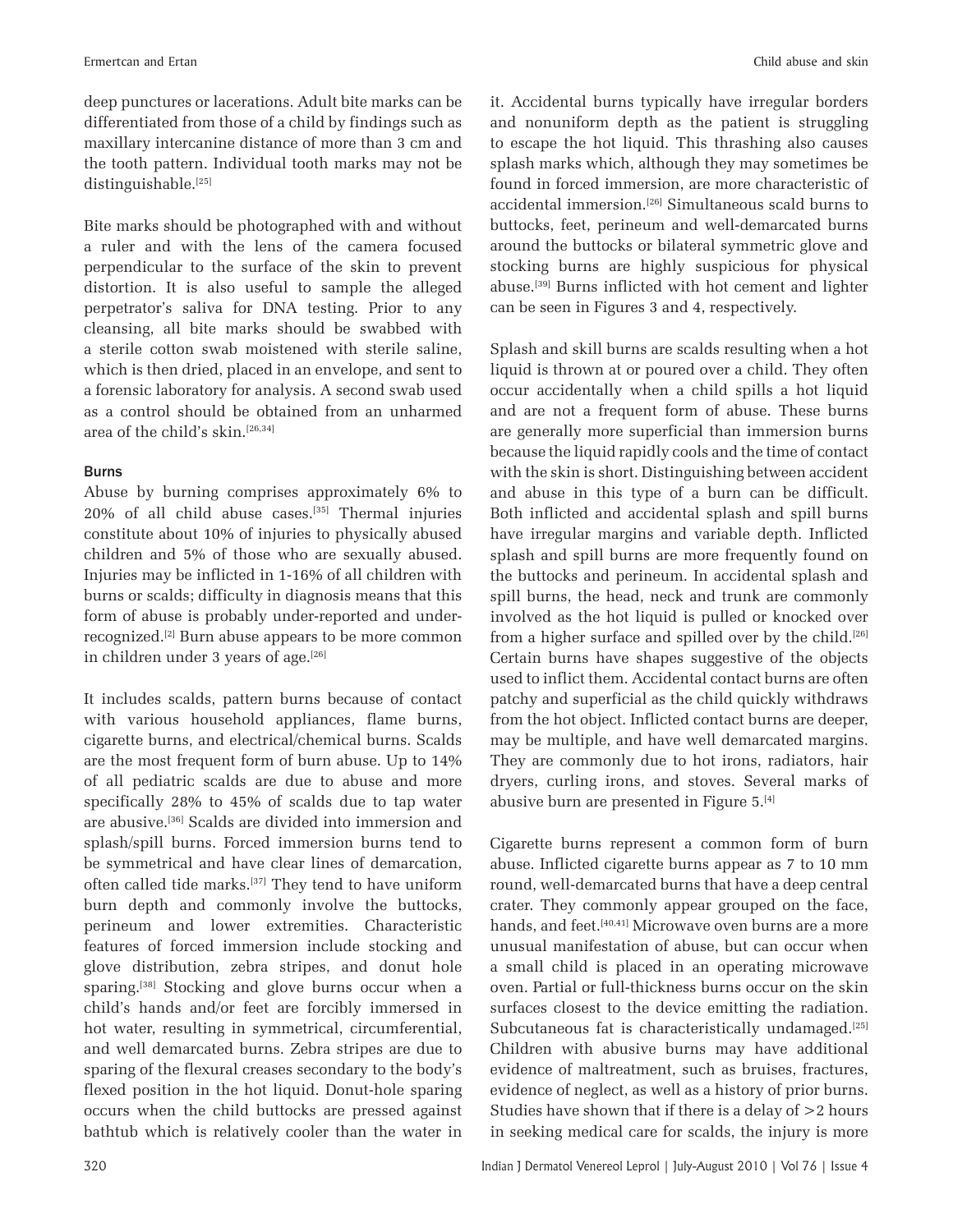likely to be abusive.[26] The characteristics of inflicted burns differentiating from accidental ones were summarized in Table 1.

Potential mimickers of burns include cellulitis, sunburn, fixed drug eruption, contact dermatitis, phytophotodermatitis, dermatitis herpetiformis, staphylococcal scalded skin syndrome, toxic epidermal necrolysis, epidermolysis bullosa, bullous impetigo and congenital insensitivity to pain.[2,25,42] Mimickers of physical abuse were summarized in Table 2.

#### **Oral injuries**

Oral cavity may be a central focus for physical abuse because of its significance in communication and nutrition. A careful and thorough intraoral and perioral examination is necessary in all cases of suspected abuse and neglect. Oral injuries may be inflicted with instruments such as eating utensils or a bottle during forced feedings, hand, fingers, or scalding liquids or caustic substances. The abuse may result in contusions, burns, or lacerations of the tongue, lips, buccal mucosa, palate, gingiva; fractured, displaced or avulsed teeth; or facial bone and jaw fractures.[43,44] In a study performed by Naidoo, the lips were the most common site for inflicted oral injuries (54%), followed by the oral mucosa, teeth, gingiva and tongue. $[45]$ Trauma to the lip occasionally produces large, domeshaped hematomas instead of macular ecchymoses.<sup>[46]</sup>

Accidental injuries to the mouth are common and must be distinguished from abuse by judging whether the history, including the timing and mechanism of injury, is consistent with the characteristics of the injury and the child's developmental capabilities. Multiple

| Table 2: Cutaneous mimickers of child abuse <sup>[42]</sup>                                                                                                                                                                                                                                                                                                                                                     |                                                                                                                                                                                                                                              |  |
|-----------------------------------------------------------------------------------------------------------------------------------------------------------------------------------------------------------------------------------------------------------------------------------------------------------------------------------------------------------------------------------------------------------------|----------------------------------------------------------------------------------------------------------------------------------------------------------------------------------------------------------------------------------------------|--|
| Mimickers of physical abuse                                                                                                                                                                                                                                                                                                                                                                                     | Mimickers of sexual abuse                                                                                                                                                                                                                    |  |
| Linear eruptions<br>Inflammatory linear verrucous<br>epidermal nevus<br>Allergic contact dermatitis<br>Stretch marks<br>Phytophotodermatitis<br>Non-linear eruptions<br>Mongolian spots<br>Hemangiomas<br>Henoch-Schönlein purpura<br>Urticaria pigmentosa<br>Dermatitis artefacta<br>X-linked icthyosis<br>Bullous impetigo<br>Congenital blistering diseases<br>Acquired blistering diseases<br>Neuroblastoma | Lichen sclerosus et atrophicus<br>Anogenital warts<br>Perianal streptococcal cellulitis<br>and streptococcal vulvovaginitis<br>Genital herpes zoster<br>Vulvitis circumscripta<br>plasmacellularis<br>Perianal and vulvar Crohn's<br>disease |  |

injuries, injuries in different stages of healing, or a discrepant history should arouse a suspicion of abuse. Consultation with the dentist may be helpful in oral and dental injuries. Oral cavity is also a frequent site of sexual abuse in children.[43] Unexplained erythema or petechiae of the palate, especially at the junction of the hard and soft palate, may be evidence of forced oral sex. Tears of the labial or lingual frenulum can be a sign of a blow to the mouth, forced feeding, or forced oral sex. A torn frenulum has been said to be diagnostic of abuse, but can occasionally be seen when child falls on his or her face.[26]

### Other types of injuries

Inflicted fractures, head trauma, intraabdominal injuries and alopecia may be classified as other types of injuries. The most common cause of death from physical abuse is intentional head trauma. If an infant presents with coma, convulsions, apnea or increased intracranial pressure intentional head injury should be considered. Intra-abdominal injuries are the second most common cause of death in battered children. Affected children may present with recurrent vomiting, abdominal distention, absent bowel sounds, localized tenderness, or shock. Because the abdominal wall is flexible, the overlying skin may be free of bruises.[4]

Alopecia in a child can be traumatic origin as seen when a parent pulls the child's hair or uses the hair to grab the child. Pulling of hair may lead to petechiae at the site of the pulled hair roots. The scalp may be boggy, a sign of subgalael hematoma because of lifting of the scalp off the calvarium.[26] The differential diagnosis includes tinea capitis, traction alopecia, trichotillomania, loose anagen syndrome, and alopecia areata. Traumatic alopecia can often be difficult to distinguish from trichotillomania, but distinguishing characteristics of child abuse typically include signs of trauma with underlying scalp hematoma, hemorrhage, tenderness, and irregular outlines of localized hair loss.[25]

### Cultural behaviors

Folk health remedies can produce characteristic skin lesions, such as petechiae, purpura, and hyperpigmentation, which often mimic physical abuse. Proper evaluation is necessary, because the use of cultural practices does not exclude the potential for child abuse. Some common cultural methods used to treat various illnesses include cupping, coining, spooning, moxibustion, caida de mollera and salting.[25]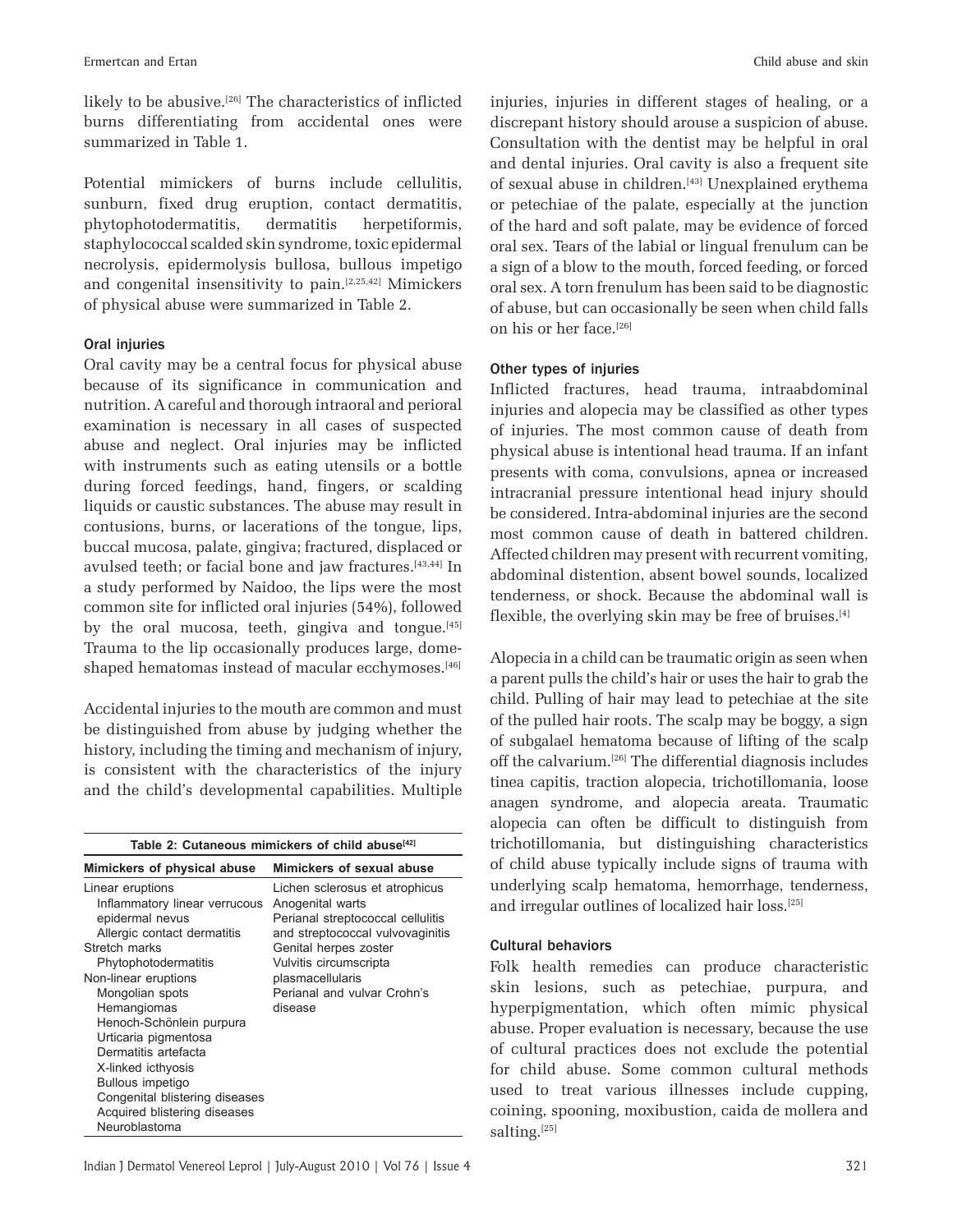Cupping has been used as a form of therapy to treat pain, poor appetite, fever and congestion in Middle Eastern, Asian, Latin American and Eastern European cultures. Circular burns, central ecchymosis and petechiae can be mistaken for abuse.<sup>[47]</sup> Coining, coin rubbing, or cao gio is a Vietnamese folk remedy using to treat fever, headache and chills. Linear erythema, petechiae, purpura and burns can be seen. Quat sha, also known as spooning, is similar to coining and is used in China. This method can result in a linear ecchymosis.[25,26] Moxibustion is used in Asian cultures for healing fever and abdominal pain. The lesions of moxibustion appear as a pattern of small discrete circular, target like burns. It may be confused with cigarette burns.<sup>[48]</sup> Caida de mollera is another cultural practice used for poor feeding, irritability and diarrhea in some Mexican-American subcultures. Salting, defined as the application of salt to the skin, is a Turkish cultural behavior thought to improve the health of a newborn's skin and to prevent sweat odour. This practice can cause epidermolysis and hypernatremia.[49] In Turkey, there is another cultural behavior applying in Muslim festival of Sacrifices. Blood of the sacrificial animal has been rubbed on the forehead of the child. It is believed that this folk remedy protects the child from badnesses.

## CUTANEOUS SIGNS OF SEXUAL ABUSE

Sexual abuse includes any activity with a child, before the age of legal consent, that is for the sexual gratification of an adult or a significantly older child. Sexual abuse includes oral-genital, genital-genital, genital-rectal, hand-genital, hand-rectal or hand-breast contact, exposure of sexual anatomy, forced viewing of sexual anatomy, and showing pornography to a child or using a child in the production of pornography. Sexual intercourse includes vaginal, oral or rectal penetration. Sexual mistreatment of children by family members (incest) and nonrelatives known to the child is the most common type of sexual abuse. The least common offender is a stranger.<sup>[4]</sup>

Sexual abuse of children is often accompanied by no physical signs. Children's reports are often truthful and higher education is no protection.<sup>[2]</sup> Although physical examination holds an important place, it is the history that sets the gold standard in cases of sexual abuse.[25]

The presenting complaints may be nonspesific, such as sleep disturbances, abdominal pain, enuresis, encopresis, or phobias.<sup>[50]</sup> The first step to examination is an understanding of the normal pediatric genitalia and its anatomic variants.[51] The evaluation of sexual abuse requires a multidisciplinary approach. The clinician must have an understanding of the appropriate interview technique, childhood developmental milestones, normal and abnormal childhood sexual behaviors and normal pediatric anatomy.[52]

The risk factors of child sexual abuse include presence of a stepfather, children living without one or both natural parents, maternal disablement or absence, poor or punitive parenting.[53]

Specific findings of child sexual abuse are: a) The presence of semen/sperm/acid phosphatase/foreign DNA in the vagina, anus or external genitalia, b) pregnancy, positive evidence of *Chlamydia trachomatis*, gonorrhoea or syphilis in the absence of perinatal transmission, c) HIV infection not perinatally acquired or via transfusion of blood products, d) clear evidence of penetrating anogenital trauma, without accidental explanation, namely acute hymenal injury, laceration/bruising, transection, absence of tissue in the posterior sector, perianal lacerations or scarring extending deep to the external sphincter or beyond the anal margin.[2,25,54]

Findings that are highly suspicious are composed of evidence of other sexually transmitted diseases in the absence of perinatal acquisition, cleft extending through >50% of the posterior hymenal rim, rapid reflex anal dilatation without medical reason, especially if accompanied by irregularity of the orifice, acute abrasions and lacerations of genitalia, bites or suction marks on genitalia or inner thighs, repeated and frequent exhibition of sexualized behavior. Repeated perineal symptoms such as pain, itching, moderate reflex anal dilatation, recurrent urinary tract infections, refractory constipation, psychiatric disturbances such as mutism, anorexia and attempted suicide, recurrent psychosomatic illness and inappropriate behaviors with other children or adults are less specific findings of sexual abuse.[2]

### Differential diagnosis of child sexual abuse

Normal congenital variations leading to misdiagnosis include periurethral bands, intravaginal ridges, midline perianal skinfolds, perineal grooves, diastasis ani, smooth wedge-shaped areas in the midline of the anal verge, abnormalities of the bulbocavernosus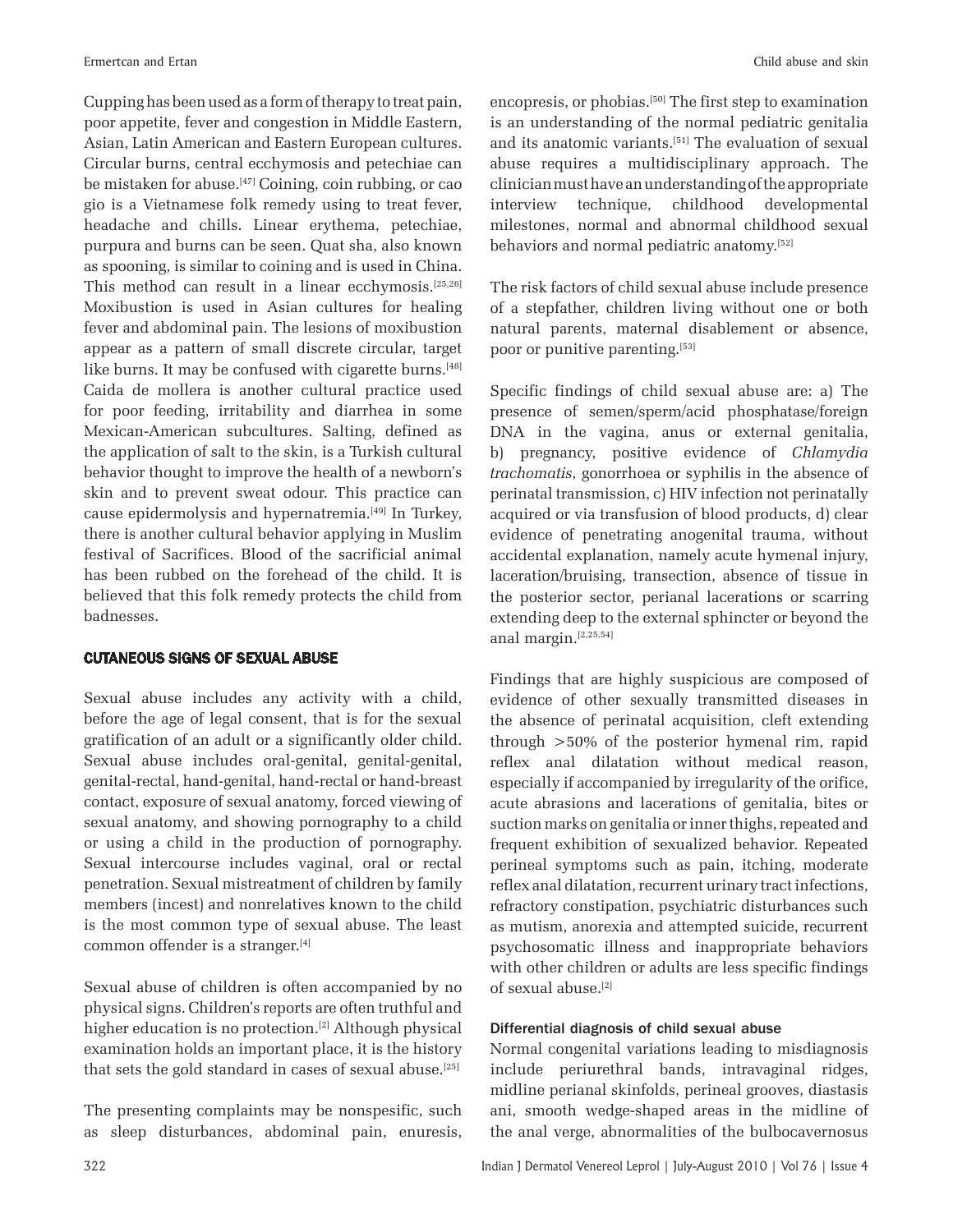muscle and a white linea vestibularis.[55,56] Accidental trauma, a variety of dermatologic conditions such as lichen sclerosis et atrophicus, seborrheic dermatitis,

atopic or contact dermatitis, scabies, lichen simplex chronicus, lichen planus, psoriasis, hemangiomas, bullous pemphigoid, perianal streptococcal





**Figure 1: Patterns of bruising[4] Figure 2: Bruises inflicted with belt[67]**



**Figure 3: Burn inflicted with hot cement[67]**



**Figure 4: Burn inflicted with lighter[67]**



**Figure 5: Burn marks of heated objects[4]**

Indian J Dermatol Venereol Leprol | July-August 2010 | Vol 76 | Issue 4 323



**Figure 6: Anal condyloma accuminata[67]**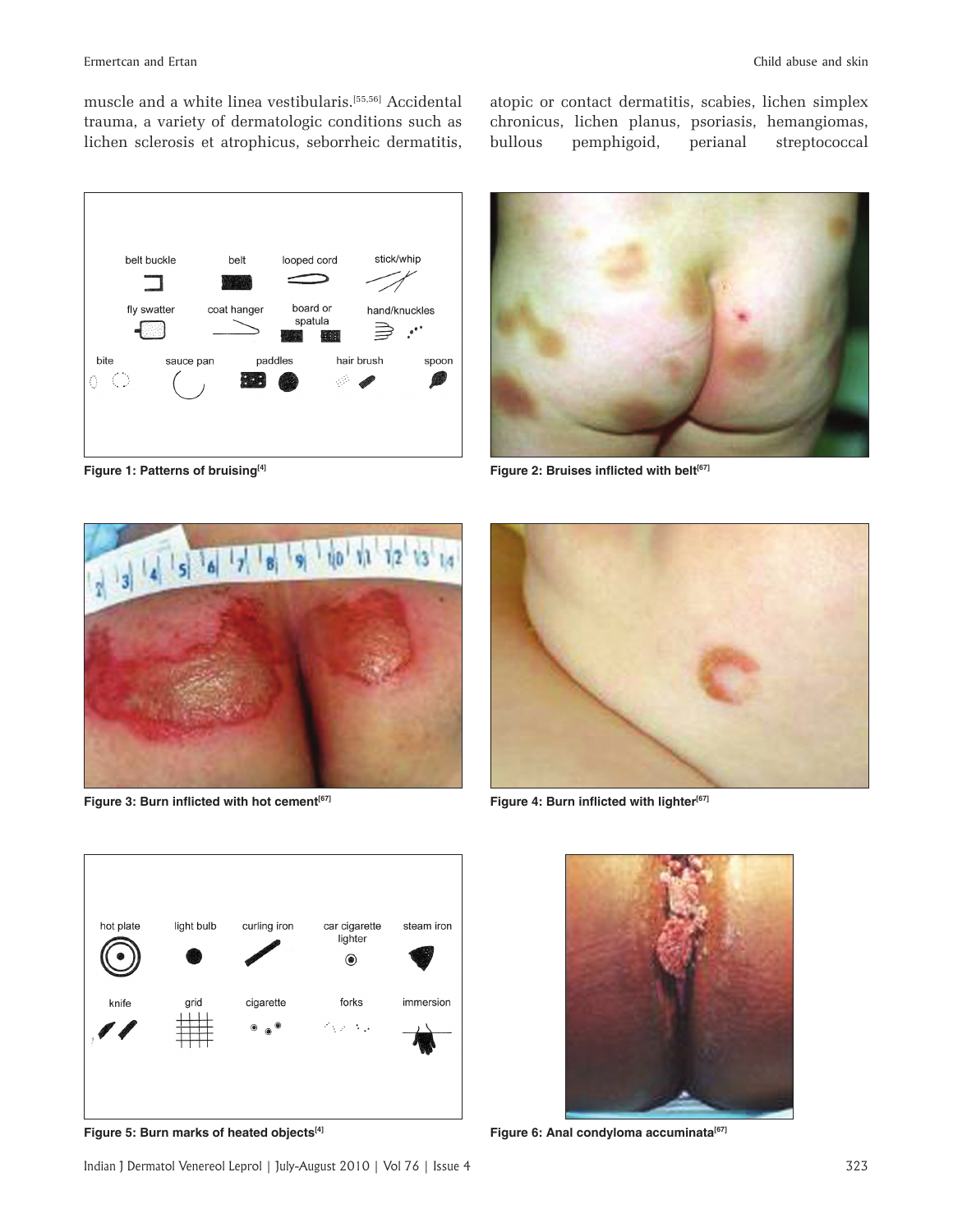dermatitis, vulvovaginitis, Behçet's disease, Kawasaki syndrome, threadworm infestation, foreign bodies and masturbation, labial adhesions, urethral caruncle and prolapse, Crohn's disease, haemolytic uraemic syndrome and neurogenic anus can be confused with child sexual abuse [Table 2].[2,25]

# Sexually transmitted diseases of child sexual abuse

Diagnosis of sexually transmitted diseases in children outside the perinatal period raises the suspicion of child sexual abuse.<sup>[56]</sup> Perinatal transmission of *Neisseria gonorrhoeae*, Chlamydia, Trichomonas, syphilis, human papillomavirus (HPV) [Figure 6], herpes simplex virus (HSV), HIV and hepatitis B is well recognized. Fomite transmission and autoinoculation with HPV are recorded. Obtaining a history of abuse from a child with sexually transmitted disease may be difficult.[57]

The presense of sexually transmitted disease in a child less than 3 years of age is an indication for full exploration of the possibility of sexual abuse, including behavioral assessment, structured interview, medical examination and appropriate microbiology. The presence of one sexually transmitted disease is an indication to look for others.[2] Gonorrhoea, syphilis, Chlamydia trachomatis, Trichomonas vaginalis, herpes simplex virus infections, anogenital warts (HPV infections) and anogenital molluscum contagiosum must be interrogated by clinically and laboratory examinations.[58-64]

## CUTANEOUS SIGNS OF EMOTIONAL ABUSE AND **NEGLECT**

Emotional abuse is defined as failure to meet a child's emotional needs such as subjecting children to verbal abuse, disparagement, critism, threat and ridicule resulting with impaired development.[2,12] Neglect can be described as the inability of a caregiver to provide for the basic needs of a child. It is chronic in nature and can involve inattention to a child's nutrition, clothing, shelter, medical care, dental health, safety, or education.[2]

Skin findings of neglect include marked subcutaneous wasting, severe dermatitis (often napkin dermatitis) and scaling of the skin caused by chronic avitaminosis and poor hygiene, often associated with pediculosis capitis. The child is typically not immunized and has multiple untreated injuries. When emotional abuse and neglect is suspected, full medical, developmental and psychosocial assessments are necessary.[2,25,30,43]

Other dermatological conditions, such as trichotillomania may rarely accompany emotional abuse. Hair loss is often frontoparietal in these children and their parents may be unaware that it is self-inflicted. Hair pulling is usually a sign of chronic social and emotional deprivation.<sup>[65]</sup>

## Munchausen syndrome by proxy

This term is used to describe situations in which adults falsify their own symptoms in their own children. A parent, typically the mother, simulates or causes disease in the child. The parent may fabricate a medical history, cause symptoms by repeatedly exposing the child to a toxin, medication, infectious agent, or physical trauma, including smothering or alter laboratory samples or temperature measurements. Depending on the parent's sophistication, a variety of novel and exotic diseases may be simulated or created. Apnea and seizures are the two-common manifestations of Munchausen syndrome by Proxy.[4]

The clinical pattern is variable according to the agents. It includes forced ingestion of medications to cause vomiting and diarrhea; or injection of insulin with consequent seizures. The skin may be burned, dyed, tattooed, lacerated or punctured to simulate acute or chronic skin conditions. Infectious or toxic agents may be administered into any available orifice. Provision of intravenous lines during hospitalization may provide an opportunity for injection of infectious agents from feces, toxins and pharmacological agents. Urine and blood samples may be contaminated with foreign blood or stool. This syndrome may be associated with unexplained infant deaths.<sup>[66]</sup>

## **CONCLUSION**

Since child maltreatment involves skin on several locations, cutaneous findings of child abuse is critical and important for a correct diagnosis. Multidisciplinary approach is necessary on evaluating the child abuse. Skin manifestations can be confused with normal variations, congenital disorders, infections and several systemic, and cutaneous diseases. History obtained from the child and parents is very important in addition to a comprehensive medical examination.

Child abuse also results with psychological effects, such as aggression, depression, anxiety, alcohol and drug abuse.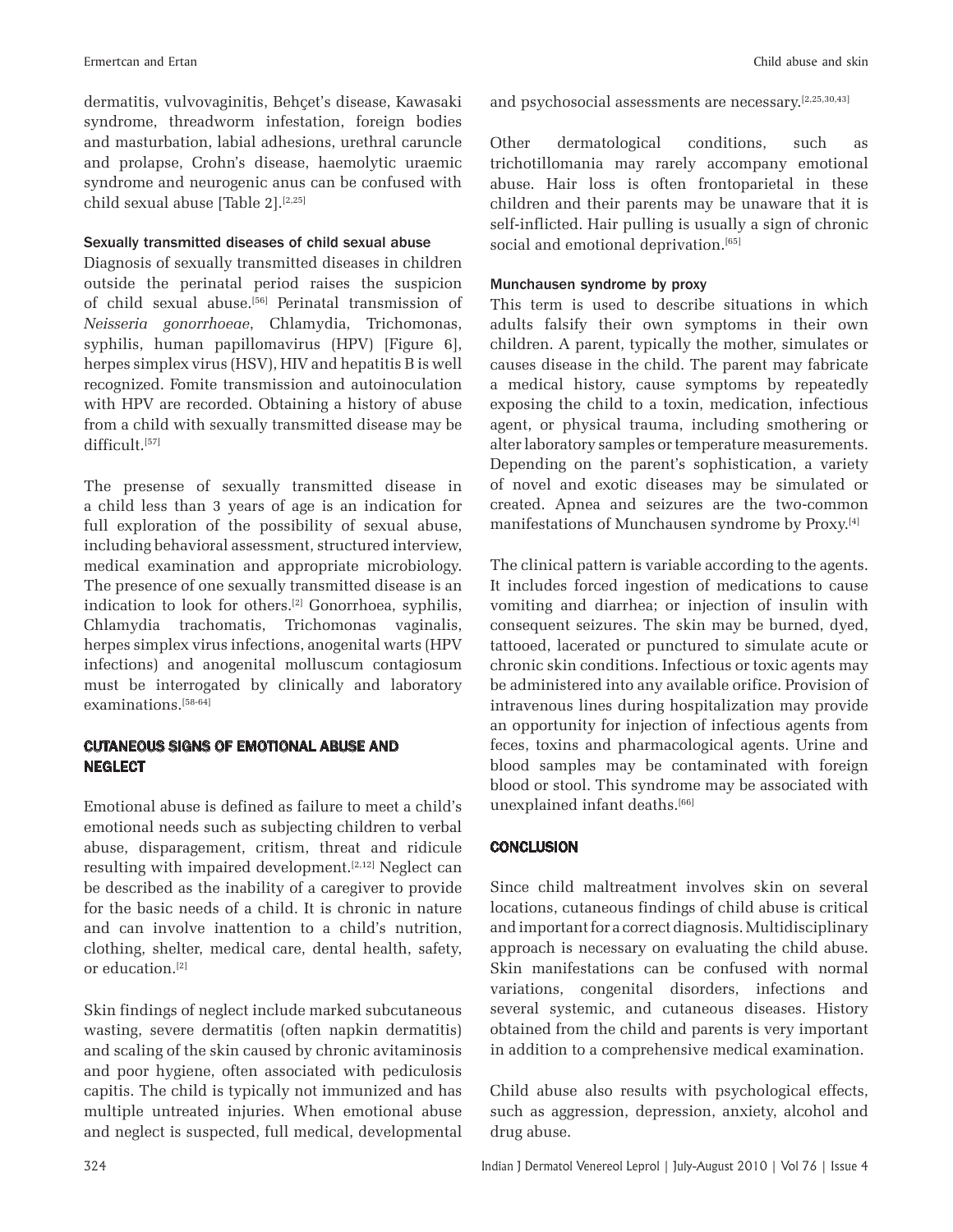Clinicians, especially dermatologists, should be alert about the skin lesions of child abuse, because many of the physical findings of abuse are cutaneous. While performing medical examinations and interviews on the child, it should be behaved according to the legal and ethical rules.

#### REFERENCES

- 1. Dubowitz H, Bennett S. Physical abuse and neglect of children. Lancet 2007;369:1891-9.
- Larcher V. Physical and sexual abuse. 2<sup>nd</sup> ed. Textbook of Pediatric Dermatology. In: Harper J, Oranje A, Prose N, editors. Oxford: Blackwell Publ; 2006. p. 1850-66.
- 3. Heymann WR. Cutaneous signs of child abuse. J Am Acad Dermatol 2005;53:138-9.
- Johnson CF. Abuse and neglect of children. 18th ed. Nelson Textbook of Pediatrics. In: Kliegman RM, Behrman RE, Jenson HB, Stanton BF, editors. Philadelphia: Saunders-Elsevier; 2007. p. 171-84.
- 5. U.S. Department of Health and Human Services, Administration on Children, Youth and Families. Child Maltreatment 2007. Washington, DC: US Government Printing Office; 2009.
- 6. Hobbs CJ. Physical abuse. Child Abuse and Neglect. In: Hobbs CJ, Hankes HGI, Wynne JM, editors. Edinburgh: Churchill Livingstone; 1993. p. 47-75.
- 7. Johnson CF. Inflicted injury versus accidental injury. Pediatr Clin North Am 1990;37:791-814.
- 8. Meadow R. ABC of child abuse. Epidemiology. BMJ 1989;298:727-30.
- 9. Baker AW, Duncan SP. The incidence and prevalence of intrafamilial sexual abuses of female children in Great Britain. Child Abuse Negl 1985;9:457-67.
- 10. Finkelhor D. Epidemiological factors in the clinical identification of child sexual abuse. Child Abuse Negl 1993;17:67-70.
- 11. Finkelhor D, Baron L. High risk children. Source Book of Child Sexual Abuse. In: Finkelhor D, Baron L, editors. Beverly Hills: Sage; 1986. p. 60-88.
- 12. Hobbs CJ, Wynne JM. The sexually abused battered child. Arch Dis Child 1990;65:423-7.
- 13. Hobbs CJ. Physical abuse. In: Hobbs CJ, Hankes HGI, Wynne JM, editors. Child Abuse and Neglect. Edinburgh: Churchill Livingstone; 1993. p. 47-75.
- 14. Tenney-Soeiro R, Wilson C. An update on child abuse and neglect. Curr Opin Pediatr 2004;16:233-7.
- 15. Mathur M, Rathore P, Mathur M. Incidence, type and intensity of abuse in street children in India. Child Abuse Negl 2009;33:907-13.
- 16. Mishra D. Domestic child labor in India reasons and responses. Indian Pediatr 2009;46:266.
- 17. Banerjee SR, Bharati P, Vasulu TS, Chakrabarty S, Banerjee P. Whole time domestic child labor in metropolitan city of Koklata. Indian Pediatr 2008;45:579-82.
- 18. Svedin CG, Wadsby M, Sydsjö G. Mental health, behaviour problems and incidence of child abuse at the age of 16 years. A prospective longitudinal study of children born at psychosocial risk. Eur Child Adolesc Psychiatry 2005;14:386-96.
- 19. Wu SS, Ma CX, Carter RL, Ariet M, Feaver EA, Resnick MB, *et al*. Risk factors for infant maltreatment: a population-based study. Child Abuse Negl 2004;28:1253-64.
- 20. Kendall-Tackett K, Lyon T, Taliaferro G, Little L. Why child maltreatment researchers should include children's disability status in their maltreatment studies. Child Abuse Negl 2005;29:147-51.
- 21. Wilson SL, Kuebli JE, Hughes HM. Patterns of maternal behavior among neglectful families: implications for research and intervention. Child Abuse Negl 2005;29:985-1001.
- 22. Korbin JE. Neighborhood and community connectedness in child maltreatment research. Child Abuse Negl 2003;27:137-40.
- 23. Lane WG, Rubin DM, Monteith R, Christian CW. Racial differences in the evaluation of pediatric fractures for physical abuse. JAMA 2002;288:1603-9.
- 24. Rivara FP, DiGuiseppi C, Thompson RS, Calonge N. Risk of injury to children less than 5 years of age in day care versus home care settings. Pediatrics 1989;84:1011-6.
- 25. Swerdlin A, Berkowitz C, Craft N. Cutaneous signs of child abuse. J Am Acad Dermatol 2007;57:371-92.
- 26. Kos L, Shwayder T. Cutaneous manifestations of child abuse. Pediatr Dermatol 2006;23:311-20.
- 27. Stephenson T. Bruising in children. Curr Paediatr 1995;5:225-9.
- 28. Chadwick DL. The diagnosis of inflicted injury in infants and young children. Pediatr Ann 1992;21:477-83.
- 29. Carpenter RF. The prevalence and distribution of brusing in babies. Arch Dis Child 1999;80:363-6.
- 30. Raimer BG, Raimer SS, Hebeler JR. Cutaneous signs of child abuse. J Am Acad Dermatol 1981;5:203-14.
- 31. Labbé J, Caouette G. Recent skin injuries in normal children. Pediatrics 2001;108:271-6.
- 32. Carpenter RF. The prevalence and distribution of bruising in babies. Arch Dis Child 1999;80:363-6.
- 33. Kini N, Lazoritz S. Evaluation for possible physical or sexual abuse. Pediatr Clin North Am 1998;45:205-19.
- 34. Jessee SA. Orofacial manifestations of child abuse and neglect. Am Fam Physician 1995;52:1829-34.
- 35. Peck MD, Priolo-Kapel D. Child abuse by burning: a review of the literature and an algorithm for medical investigations. J Trauma 2002;53:1013-22.
- 36. Renz BM, Sherman R. Child abuse by scalding. J Med Assoc Ga 1992;81:574-8.
- 37. Yeoh C, Nixon JW, Dickson W, Kemp A, Sibert JR. Patterns of scald injuries. Arch Dis Child 1994;71:156-8.
- 38. Stratman E, Melski J. Scald abuse. Arch Dermatol 2002;138: 318-20.
- 39. Jain AM. Emergency department evaluation of child abuse. Emerg Med Clin North Am 1999;17:575-93.
- 40. Hobbs CJ. When are burns not accidental? Arch Dis Child 1986;61:357-61.
- 41. Silverman RA. Scald or pseudoscald? Arch Dermatol 2002;138:1615-6.
- 42. AlJasser M, Al-Khenaizan S. Cutaneous mimickers of child abuse: a primer for pediatricians. Eur J Pediatr 2008;167:1221-30.
- 43. Kellogg N. American Academy of Pediatrics Committee on Child Abuse and Neglect. Oral and dental aspects of child abuse and neglect. Pediatrics 2005;116:1565-8.
- 44. Vadiakas G, Roberts MW, Dilley DC. Child abuse and neglect: ethical issues for dentistry. J Mass Dent Soc 1991;40:13-5.
- 45. Naidoo S. A profile of the orofacial injuries in child physical abuse at a children's hospital. Child Abuse Negl 2000;24:521-34.
- 46. Fenton SJ, Bouquot JE, Unkel JH. Orofacial considerations for pediatric, adult, and elderly victims of abuse. Emerg Med Clin North Am 2000;18:601-7.
- 47. Hansen KK. Folk remedies and child abuse: a review with emphasis on caida de mollera and its relationship to shaken baby sendrome. Child Abuse Negl 1998;22:117-27.
- 48. Amshel CE, Caruso DM. Vietnamese "coining: a burn case report and literature review. J Burn Care Rehabil 2000;21:112-4.
- 49. Yercen N, Caglayan S, Yücel N, Yaprak I, Ogün A, Unver A. Fatal hypernatremia in an infant due to salting of the skin. Am J Dis Child 1993;147:716-7.
- 50. Finkelhor D. Current information on the scope and nature of child sexual abuse. Future Child 1994;4:31-53.
- 51. Botash AS. Examination for sexual abuse in prepubertal children: an update. Pediatr Ann 1997;26:312-20.
- 52. Lahoti SL, McClain N, Girardet R, McNeese M, Cheung K. Evaluating the child for sexual abuse. Am Fam Physician 2001;63:883-92.
- 53. Finkelhor D. Epidemiological factors in the clinical identification of child sexual abuse. Child Abuse Negl 1993;17:67-70.